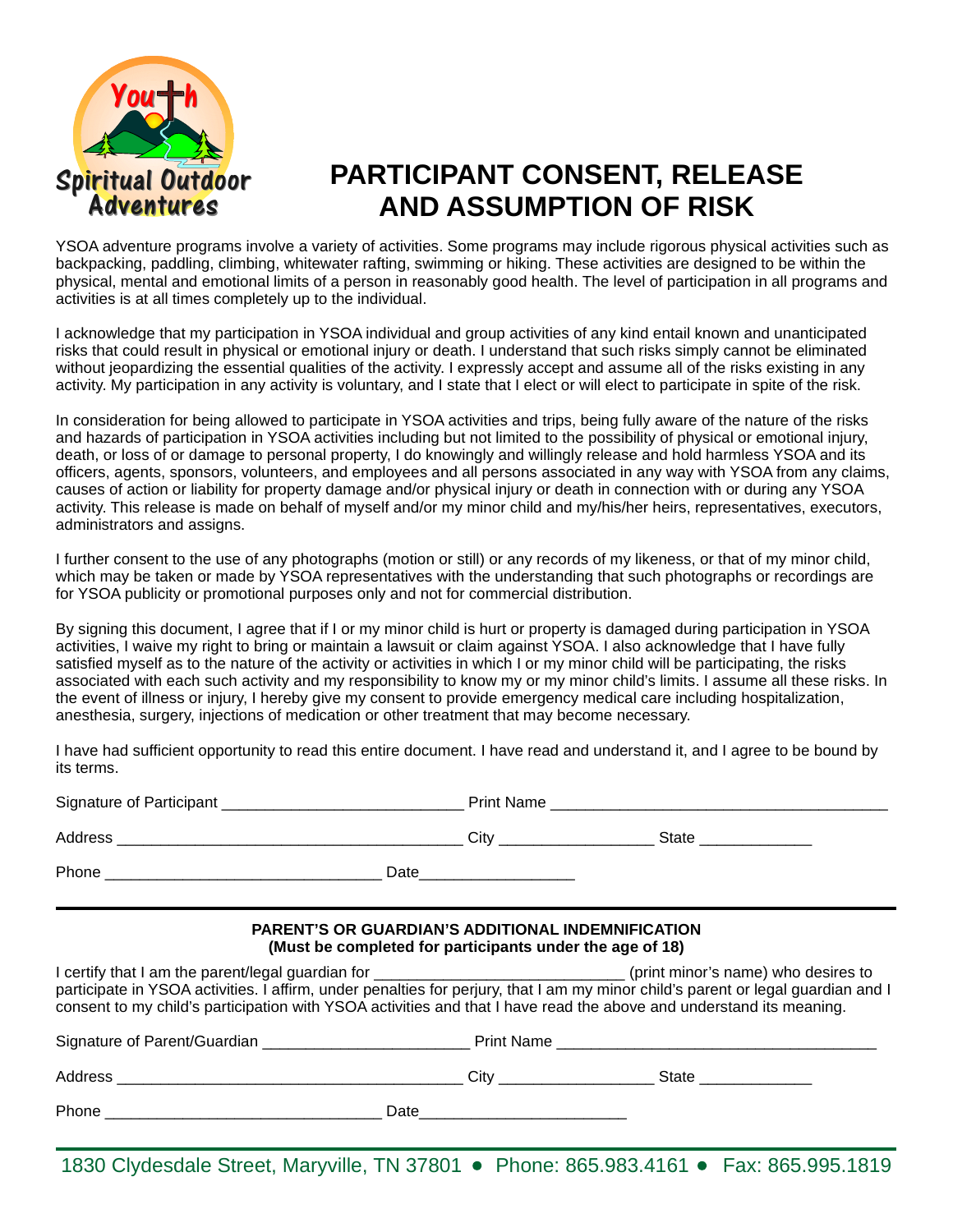

## **HEALTH QUESTIONAIRE**

## **Participant Information**

| Sex: __Male __Female Height: ________ Weight: ________ (to measure medicines)                                                                                                                                                                                                                                                                                                                                                                                      |                                                                   |  |  |
|--------------------------------------------------------------------------------------------------------------------------------------------------------------------------------------------------------------------------------------------------------------------------------------------------------------------------------------------------------------------------------------------------------------------------------------------------------------------|-------------------------------------------------------------------|--|--|
| <b>Medical Insurance Information</b>                                                                                                                                                                                                                                                                                                                                                                                                                               |                                                                   |  |  |
|                                                                                                                                                                                                                                                                                                                                                                                                                                                                    |                                                                   |  |  |
| Policy number: ___________________________Group number: ________________________                                                                                                                                                                                                                                                                                                                                                                                   |                                                                   |  |  |
| __ Asthma and I need my inhaler __ Asthma but I do not need an inhaler<br>__ Anemic<br>__ Allergy to medication - which ones and reactions:<br>__ Allergy to food - what food and reactions:<br>__ Allergies to bee stings - what treatment is required?<br>___ Breathing problems:<br>___ Broken bones: which one(s), when and treatment:<br>Labelies: Type and treatment: Labeling Labelies Louis Usual blood sugar level Labeling Diabetes: Type and treatment: |                                                                   |  |  |
| ___ Epilepsy: instructions -<br>___ Fainting spells<br>__ Frequent ear infections<br>__ Heart defect<br>___ Hemophilia<br>___ Kidney stones – history and treatment:<br>$\frac{1}{1}$<br>Serious injuries: list -<br>____ Surgeries: list -<br>Other medical history an emergency medical tech. or ER staff needs to know?                                                                                                                                         | Seizures related to ___________________________- - instructions - |  |  |

"The person to whom my child is entrusted has my permission to seek medical care in my absence. Minor treatment can be given at the scene. Severe injuries or illnesses should be treated by either driving my child to a hospital or by seeking an ambulance. I give permission to order x-rays, routine treatments, anesthesia, emergency surgery or whatever is deemed necessary to render care to my child if I cannot be contacted."

Parent/Guardian Signature: \_\_\_\_\_\_\_\_\_\_\_\_\_\_\_\_\_\_\_\_\_\_\_\_\_\_\_\_\_\_\_\_\_\_\_\_\_\_\_\_\_\_ Date: \_\_\_\_\_\_\_\_\_\_\_\_\_\_\_\_\_\_